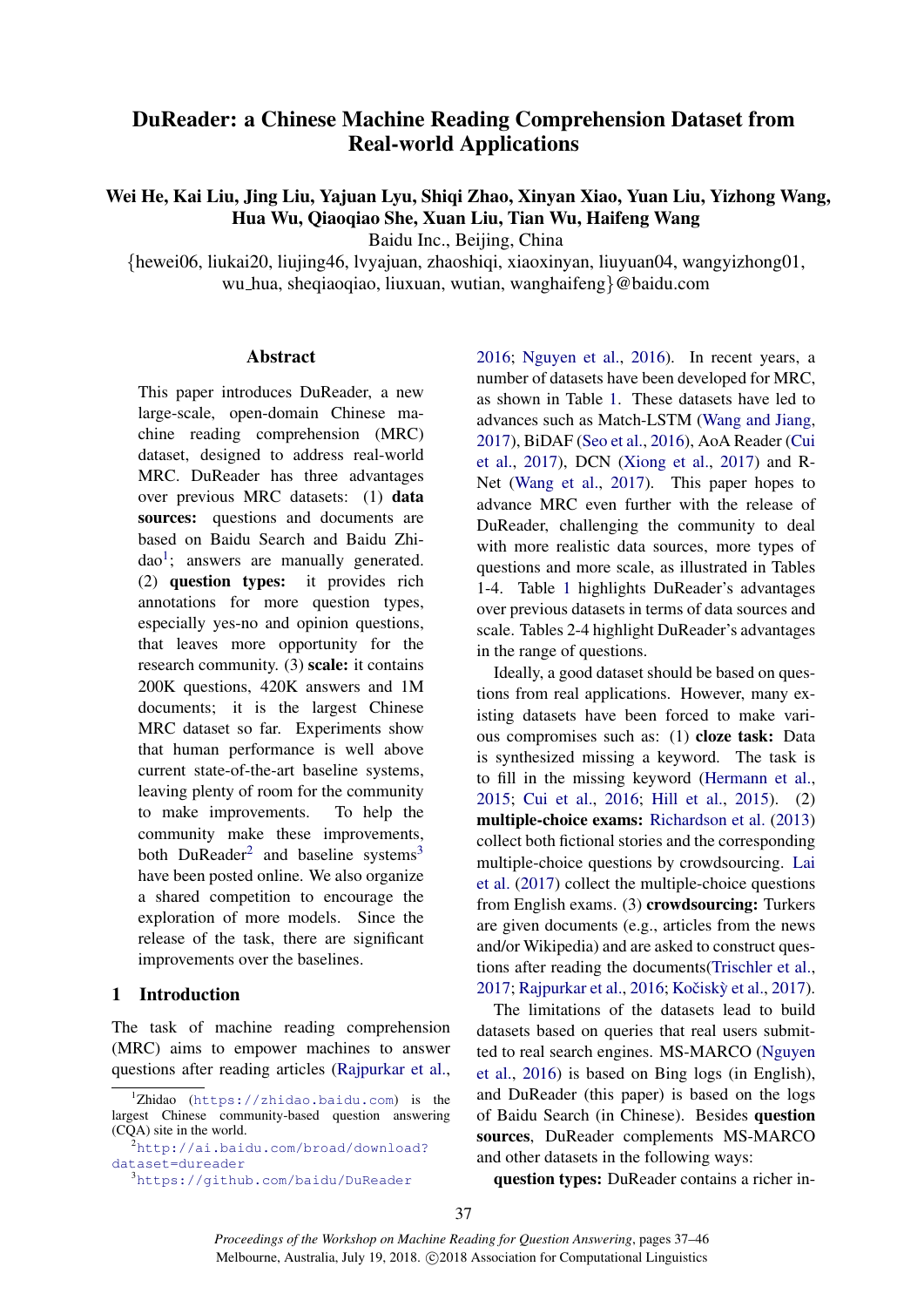<span id="page-1-0"></span>

| Dataset                            | Lang      | #Que.       | #Does             | Source of Oue.  | Source of Docs           | Answer Type             |
|------------------------------------|-----------|-------------|-------------------|-----------------|--------------------------|-------------------------|
| CNN/DM (Hermann et al., 2015)      | EN        | 1.4M        | 300K              | Synthetic cloze | <b>News</b>              | Fill in entity          |
| HLF-RC (Cui et al., $2016$ )       | <b>ΖH</b> | 100K        | 28K               | Synthetic cloze | Fairy/News               | Fill in word            |
| CBT (Hill et al., 2015)            | EN        | 688K        | 108               | Synthetic cloze | Children's books         | Multi, choices          |
| RACE (Lai et al., 2017)            | EN        | 870K        | 50K               | English exam    | English exam             | Multi. choices          |
| MCTest (Richardson et al., 2013)   | EN        | 2K          | 500               | Crowdsourced    | <b>Fictional stories</b> | Multi, choices          |
| NewsOA (Trischler et al., 2017)    | EN        | 100K        | 10K               | Crowdsourced    | <b>CNN</b>               | Span of words           |
| SQuAD (Rajpurkar et al., 2016)     | EN        | 100K        | 536               | Crowdsourced    | Wiki.                    | Span of words           |
| SearchOA (Dunn et al., 2017)       | EN        | 140K        | 6.9M              | OA site         | Web doc.                 | Span of words           |
| TrivaOA (Joshi et al., 2017)       | EN        | 40K         | 660K              | Trivia websites | Wiki./Web doc.           | Span/substring of words |
| NarrativeQA (Kočiskỳ et al., 2017) | EN        | 46K         | 1.5K              | Crowdsourced    | Book&movie               | Manual summary          |
| MS-MARCO (Nguyen et al., 2016)     | EN        | 100K        | 200K <sup>1</sup> | User logs       | Web doc.                 | Manual summary          |
| DuReader (this paper)              | ZH        | <b>200k</b> | 1M                | User logs       | Web doc./COA             | <b>Manual summary</b>   |

Table 1: DuReader has three advantages over previous MRC datasets: (1) data sources: questions and documents are based on Baidu Search & Baidu Zhidao; answers are manually generated, (2) question types, and (3) scale: 200k questions, 420k answers and 1M documents (largest Chinese MRC dataset so far). The next three tables address advantage (2).

 $<sup>1</sup>$  Number of unique documents</sup>

ventory of questions than previous datasets. Each question was manually annotated as either Entity, Description or YesNo and one of Fact or Opinion. In particular, it annotates yes-no and opinion questions that take a large proportion in real user's questions. Prior work has largely emphasized facts, but DuReader are full of opinions as well as facts. Much of the work on question answering involves span selection, methods that answer questions by returning a single substring extracted from a single document. Span selection may work well for factoids (entities), but it is less appropriate for yes-no questions and opinion questions (especially when the answer involves a summary computed over several different documents).

document sources: DuReader collects documents from the search results of Baidu Search as well as Baidu Zhidao. All the content in Baidu Zhidao is generated by users, making it different from the common web pages. It is interesting to see if solutions designed for one scenario (search) transfer easily to another scenario (question answering community). Additionally, previous work provides only a single paragraph [\(Rajpurkar et al.,](#page-9-0) [2016\)](#page-9-0) or a few passages [\(Nguyen et al.,](#page-9-1) [2016\)](#page-9-1) to extract or generate answers, while DuReader provides multiple full documents (that contains a lot of paragraphs or passages) for each question to generate answers. This will raise paragraph selection (i.e. select the paragraphs likely containing answers) an important challenge as shown in Section 4.

data scale: The first release of DuReader contains 200K questions, 1M documents and more than 420K human-summarized answers. To the best of our knowledge, DuReader is the largest Chinese MRC dataset so far.

#### 2 Pilot Study

What types of question queries do we find in the logs of a search engine? A pilot study was performed to create a taxonomy of question types. We started with a relatively small sample of 1000 question queries, selected from a single day of Baidu Search logs.

The pilot helped us to agree on the following taxonomy of question types. Each question was manually annotated as:

- either *Fact* or *Opinion*, and
- one of: *Entity*, *Description* or *YesNo*

Regarding to *Entity* questions, the answers are expected to be a single entity or a list of entities. While the answers to *Description* questions are usually multi-sentence summaries. The *Description* questions contain how/why questions, comparative questions that comparing two or more objects, and the questions that inquiring the merits/demerits of goods, etc. As for *YesNo* questions, the answers are expected to be an affirmative or negative answers with supporting evidences. After the deep analysis of the sampled questions, we find that whichever the expected answer type is, a question can be further classified into *Fact* or *Opinion*, depending on whether it is about asking a fact or an opinion. Table [2](#page-2-0) gives the examples of the six types of questions.

The pilot study helped us identify a number of important issues. Table [3](#page-2-1) shows that all six types of question queries are common in the logs of Baidu Search, while previous work has tended to focus on fact-entity and fact-description questions. As shown in Table [3,](#page-2-1) fact-entity questions account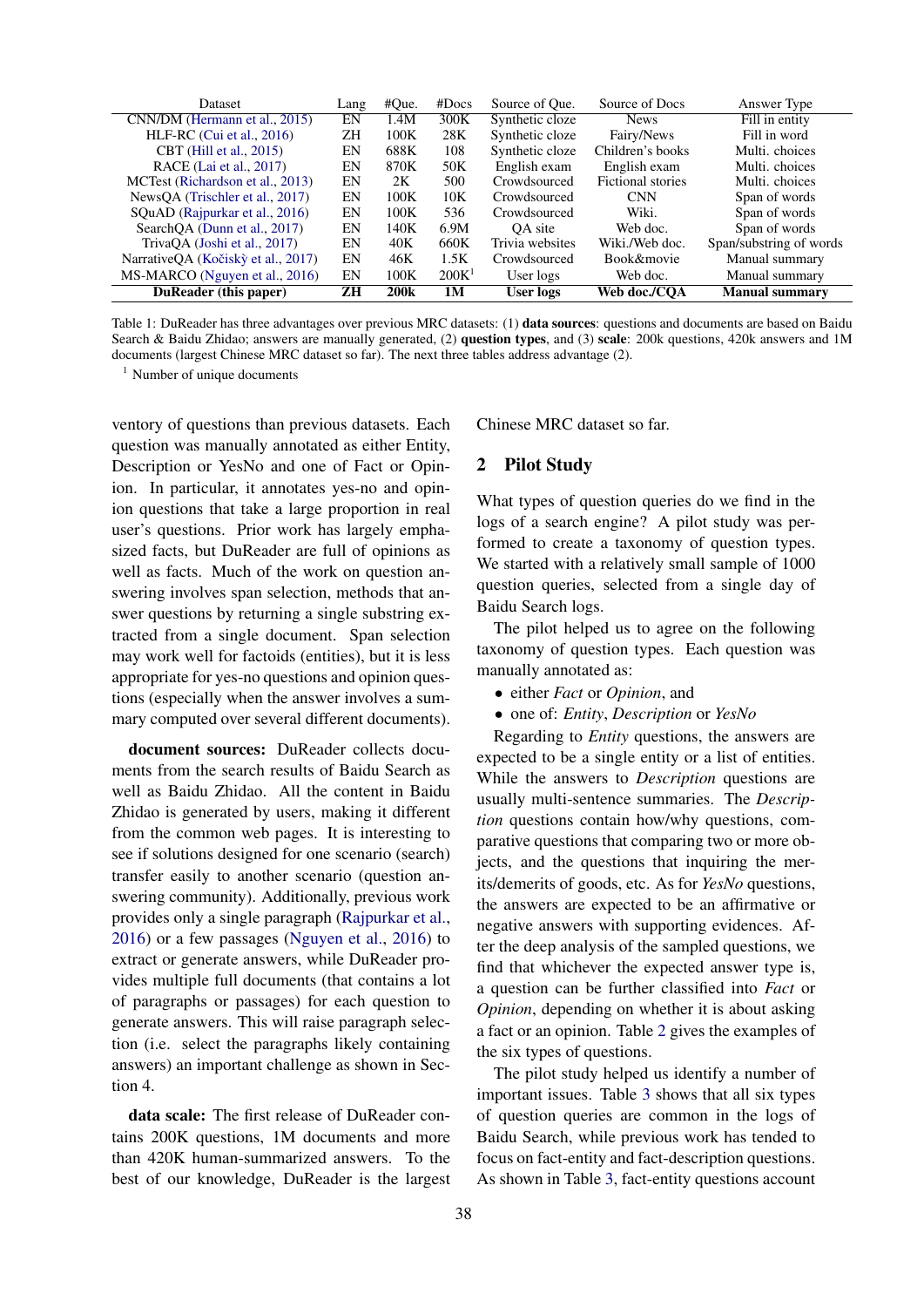<span id="page-2-0"></span>

|                    | Fact                                 | Opinion                                       |
|--------------------|--------------------------------------|-----------------------------------------------|
| <b>Entity</b>      | iphone哪天发布                           | 2017最好看的十部电影                                  |
|                    | On which day will iphone be released | Top 10 movies of 2017                         |
| <b>Description</b> | 消防车为什么是红的                            | 丰田卡罗拉怎么样                                      |
|                    | Why are firetrucks red               | How is Toyota Carola                          |
| <b>YesNo</b>       | 39.5度算高烧吗                            | 学围棋能开发智力吗                                     |
|                    | Is 39.5 degree a high fever          | Does learning to play go improve intelligence |

Table 2: Examples of the six types of questions in Chinese (with glosses in English). Previous datasets have focused on fact-entity and fact-description, though all six types are common in search logs.

<span id="page-2-1"></span>

|                    | Fact    | Opinion | <b>Total</b> |
|--------------------|---------|---------|--------------|
| <b>Entity</b>      | 23.4%   | $8.5\%$ | 31.9%        |
| <b>Description</b> | 34.6%   | 17.8%   | 52.5%        |
| YesNo              | $8.2\%$ | $7.5\%$ | $15.6\%$     |
| <b>Total</b>       | 66.2%   | 33.8%   | 100.0%       |

Table 3: Pilot Study found that all six types of question queries are common in search logs. Previous MRC datasets have emphasized spanselection methods. Such methods are appropriate for fact-entity and fact-description. Opinions and yes-no leave big opportunities (about 33.8% and 15.6% of the sample, respectively).

for a relatively small fraction (23.4%) of the sample. Fact-descriptions account for a larger fraction of the sample (34.6%). From this Table, we can see that opinions (33.8%) are common in search logs. Yes-No questions account for 15.6%, with one half about fact, another half about opinion.

Previous MRC datasets have emphasized spanselection methods. Such methods are appropriate for fact-entity and fact-description, but it is problematic when the answer involves a summary of multiple sentences from multiple documents, especially for Yes-no and opinion questions. This requires methods that go beyond currently popular methods such as span selection, and leave large opportunity for the community.

# <span id="page-2-2"></span>3 Scaling up from the Pilot to DuReader

#### 3.1 Data Collection and Annotation

## 3.1.1 Data Collection

After the successful completion of the pilot study, we began work on scaling up the relatively small sample of 1k questions to a more ambitious collection of 200k questions.

The DuReader is a sequence of 4-tuples: {*q*, *t*,  $D, A$ , where *q* is a question, *t* is a question type, *D*  is a set of relevant documents, and *A* is an answer set produced by human annotators.

Before labeling question types, we need to collect a set of questions  $q$  from search logs. According to our estimation, there are about  $21\%$  question queries in search logs. It would take too much time, if human annotators manually label each query in search logs. Hence, we first randomly sample the most frequent queries from search logs, and use a pre-trained classifier (with recall higher than 90%) to automatically select question queries from search logs. Then, workers will annotate the question queries selected by the classifier. Since this annotation task is relatively easy, each query was annotated by one worker. The experts will further review all the annotations by workers and correct them if the annotation is wrong. The accuracy of workers' annotation (judged by experts) is higher than 98%.

Initially, we have 1M frequent queries sampled from search logs. The classifier automatically selected 280K question queries. After human annotation, there are 210K question queries left. Eventually, we uniformly sampled 200K questions from the 210K question queries.

We then collect the relevant documents,  $D$ , by submitting questions to two sources, Baidu Search and Baidu Zhidao. Note that the two sources are very different from one another; Zhidao contains user-generated content and tends to have more documents relevant to opinions. Since the two sources are so different from each another, we decided to randomly split the 200k unique questions into two subsets. The first subset was used to produce the top 5 ranked documents from one source, and the second subset was used to produce the top 5 ranked documents from the other source.

We also believe that it is important to keep the entire document unlike previous work which kept a single paragraph [\(Rajpurkar et al.,](#page-9-0) [2016\)](#page-9-0) or a few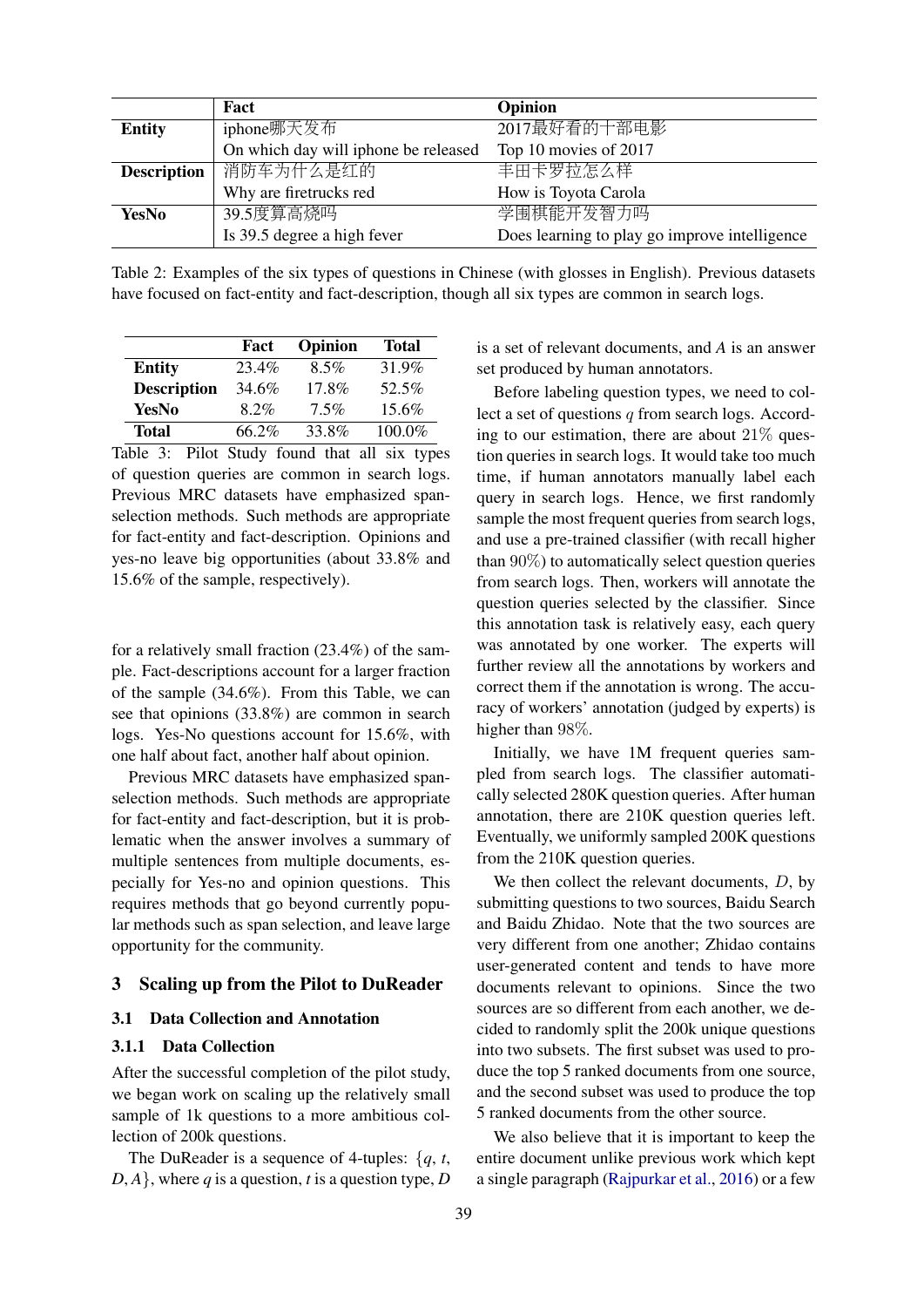|                    | Fact     | Opinion | Total  |
|--------------------|----------|---------|--------|
| <b>Entity</b>      | $14.4\%$ | 13.8%   | 28.2%  |
| <b>Description</b> | 42.8%    | 21.0%   | 63.8%  |
| YesNo              | $2.9\%$  | 5.1%    | 8.0%   |
| <b>Total</b>       | 60.1%    | 39.9%   | 100.0% |

Table 4: The distribution of question types in DuReader is similar to (but different from) the Pilot Study (Table 3), largely because of duplicates. The duplicates were removed from DuReader (but not from the Pilot Study) to reduce the burden on the annotators.

passages [\(Nguyen et al.,](#page-9-1) [2016\)](#page-9-1). In this case, paragraph selection (i.e. select the paragraphs likely containing answers) becomes critical to the MRC systems as we will show in Section 4.

Documents are parsed into a few fields including title and main content. Text has been tokenized into words using a standard API.[4](#page-3-0)

## 3.1.2 Question Type Annotation

As mentioned above, annotators labeled each question in two passes. The first pass classified questions into one of three types: *Entity*, *Description* and *YesNo* questions. The second pass classified questions as either *Fact* or *Opinion*.

Statistics on these classifications are reported in Table 4. Note that these statistics are similar to those reported for the pilot study (Table 3), but different because duplicates were removed from Table 4 (but not from Table 3). We don't want to burden the annotators with lots of copies of the most frequent questions, hence we kept unique questions in DuReader. That said, both tables agree on a number of important points. As pointed out above, previous work has tended to focus on factentity and fact-description, while leaves large opportunity on yes-no and opinion questions.

## 3.1.3 Answer Annotation

Crowd-sourcing was used to generate answers. Turkers were given a question and a set of relevant documents. He/she was then asked to write down answers in his/her own words by reading and summarizing the documents. If no answers can be found in the relevant documents, the annotator was asked to give an empty answer. If more than one answer can be found in the relevant documents, the annotator was asked to write them all down. In some cases, multiple answers were merged into a single answer, when it was determined that the multiple answers were very similar to one another.

Note that the answers to *Entity* questions and *YesNo* questions are more diverse. The answers to the *Entity* questions include both the entities and the sentences containing them. See the first example in Table [5.](#page-4-0) The bold words (i.e. green, gray, yellow, pink) are the entity answers to the question, and the sentences after the entities are the sentence containing them. The answers to the *YesNo* questions include the opinion types (*Yes*, *No* or *Depend*) as well as the supporting sentences. See the last example in Table [5.](#page-4-0) The bold words (i.e. Yes and Depend) are the opinion types by following the supporting sentences. The second example shows that a simple yes-no question isn't so simple. The answer can be almost anything, including not only *Yes* and *No*, but also *Depends*, depending on context (supporting sentences).

#### 3.1.4 Quality Control

Quality control is important because of the size of this project: 51, 408 man-hours distributed over about 800 workers and 52 experts.

We have an internal crowdsourcing platform and annotation guidelines to annotate data. When annotating answers, workers are hired to create the answers and experts are hired to validate the answer quality. The workers will be hired if they pass an examine on a small dataset. The accuracy of workers' annotation should be higher than 95% (judged by the experts). Basically, there are three rounds for answer annotations: (1) the workers will give the answers to the questions after reading the relevant documents. (2) the experts will review all answers created by the workers, and they will correct the answers if they consider that the answers are wrong. The accuracy (judged by the experts) of answers by the workers is around 90%. (3) The dataset is divided into 20 groups according to the workers and experts who annotate the data. 5% of data will be sampled from each group. The sampled data in each group will be further checked again by other experts. If the accuracy is lower than 95%, the corresponding workers and the experts need to revise the answers again. The loop will end until the overall accuracy reaches 95%.

## 3.1.5 Training, Development and Test Sets

In order to maximize the reusability of the dataset, we provide a predefined split of the dataset into

<span id="page-3-0"></span><sup>4</sup><http://ai.baidu.com/tech/nlp/lexical>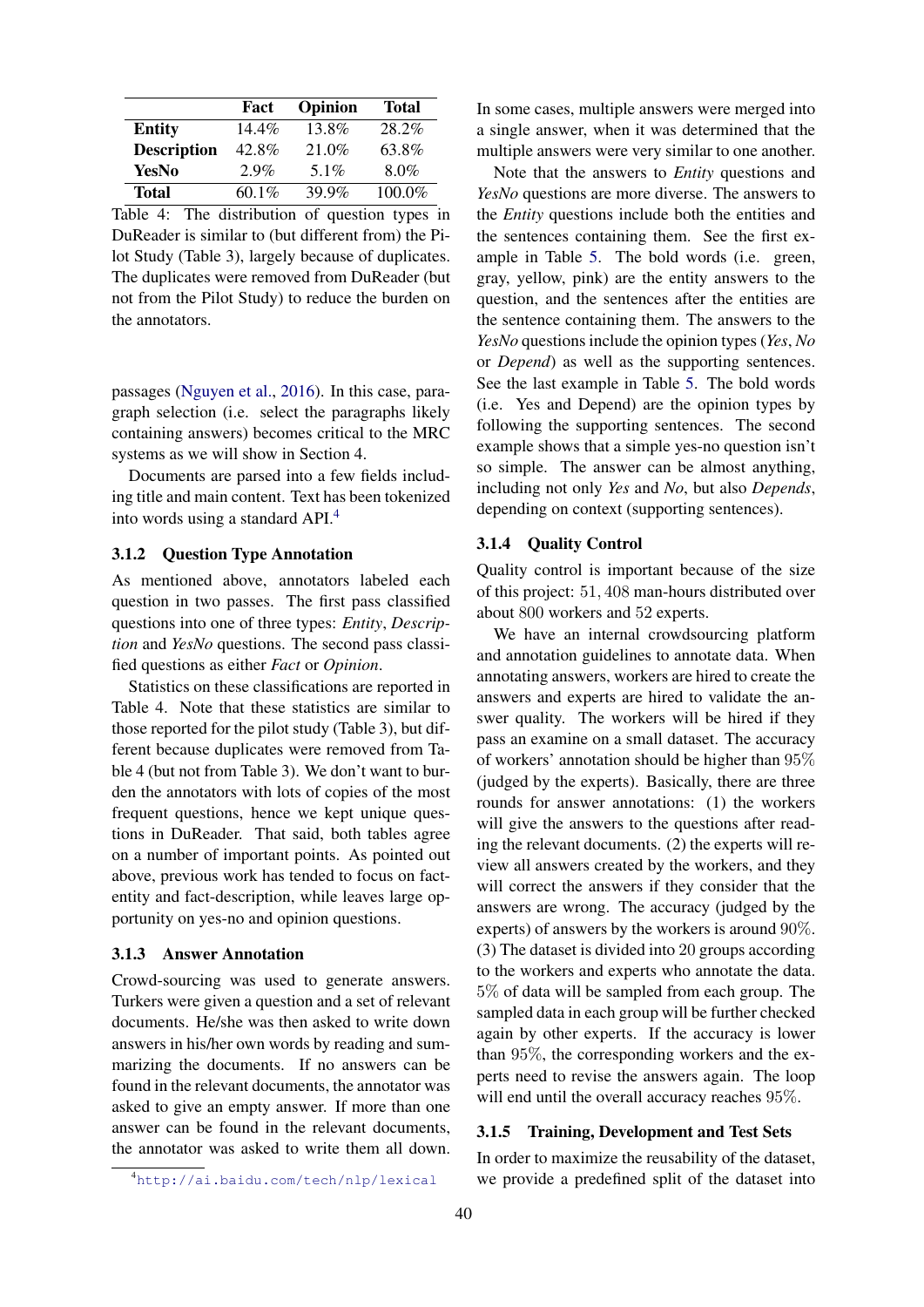<span id="page-4-0"></span>

| <b>Question</b>      | 学士服颜色/ What are the colors of academic dresses?                                                |  |  |  |  |
|----------------------|------------------------------------------------------------------------------------------------|--|--|--|--|
| <b>Question Type</b> | Entity-Fact                                                                                    |  |  |  |  |
| Answer 1             | [ <b>绿色,灰色,黄色,粉色</b> ]:农学学士服绿色,理学学士服灰色,工学学士服黄色,管                                               |  |  |  |  |
|                      | 理学学士服灰色, 法学学士服粉色, 文学学士服粉色, 经济学学士服灰色。/                                                          |  |  |  |  |
|                      | [green, gray, yellow, pink] Green for Bachelor of Agriculture, gray for Bachelor of Science,   |  |  |  |  |
|                      | yellow for Bachelor of Engineering, gray for Bachelor of Management, pink for Bachelor         |  |  |  |  |
|                      | of Law, pink for Bachelor of Art, gray for Bachelor of Economics                               |  |  |  |  |
| Document 1           | 农学学士服绿色, 理学学士服灰色,  , 确定为文、理、工、农、医、军事六大                                                         |  |  |  |  |
|                      | 类, 与此相应的饰边颜色为粉、灰、黄、绿、白、红六种颜色。                                                                  |  |  |  |  |
|                      |                                                                                                |  |  |  |  |
| Document 5           | 学士服是学士学位获得者在学位授予仪式上穿戴的表示学位的正式礼服, ,男女                                                           |  |  |  |  |
|                      | 生都应着深色皮鞋。                                                                                      |  |  |  |  |
| <b>Ouestion</b>      | 智慧牙一定要拔吗/ Do I have to have my wisdom teeth removed                                            |  |  |  |  |
| <b>Question Type</b> | YesNo-Opinion                                                                                  |  |  |  |  |
| Answer 1             | [Yes]因为智齿很难清洁的原因, 比一般的牙齿容易出现口腔问题, 所以医生会建议                                                      |  |  |  |  |
|                      | 拔掉/                                                                                            |  |  |  |  |
|                      | [Yes] The wisdom teeth are difficult to clean, and cause more dental problems than normal      |  |  |  |  |
|                      | teeth do, so doctors usually suggest to remove them                                            |  |  |  |  |
| Answer 2             | [Depend]智齿不一定非得拔掉, 一般只拔出有症状表现的智齿, 比如说经常引起发                                                     |  |  |  |  |
|                      | 炎… /                                                                                           |  |  |  |  |
|                      | <b>[Depend]</b> Not always, only the bad wisdom teeth need to be removed, for example, the one |  |  |  |  |
|                      | often causes inflammation                                                                      |  |  |  |  |
| Document 1           | 为什么要拔智齿?智齿好好的医生为什么要建议我拔掉?主要还是因为智齿很难清                                                           |  |  |  |  |
|                      | 洁…                                                                                             |  |  |  |  |
|                      |                                                                                                |  |  |  |  |
| Document 5           | 根据我多年的临床经验来说,智齿不一定非得拔掉.智齿阻生分好多种                                                                |  |  |  |  |
|                      |                                                                                                |  |  |  |  |

Table 5: Examples from DuReader. Annotations for these questions include both the answers, as well as supporting sentences.

training, development and test sets. The training, development and test sets consist of 181K, 10K and  $10K$  questions,  $855K$ ,  $45K$  and  $46K$  documents,  $376K$ ,  $20K$  and  $21K$  answers, respectively.

## 3.2 DuReader is (Relatively) Challenging

Figures 1-2 illustrate some of the challenges of DuReader.

The number of answers. One might think that most questions would have one (and only one) answer, but Figure [1](#page-4-1) shows that this is not the case, especially for Baidu Zhidao (70.8% questions in Baidu Zhidao have multiple answers, while the number in Baidu Search is 62.2%), where there is more room for opinions and subjectivity, and consequently, there is more room for diversity in the answer set. Meanwhile, we can see that 1.5% of questions have zero answers in Baidu Search, but this number increases to 9.7% in Baidu Zhidao. In the later case, no answer detection is a new challenge.

The edit distance. One might also have been tempted, based on prior work, to start with a span selection method, based on the success of such methods with previous datasets, many of which were designed for span selection, such as: SQuAD [\(Rajpurkar et al.,](#page-9-0) [2016\)](#page-9-0), NewsQA [\(Trischler et al.,](#page-9-7)

<span id="page-4-1"></span>

Figure 1: A few questions have one (and only one) answer, especially for Zhidao.

[2017\)](#page-9-7) and TriviaQA [\(Joshi et al.,](#page-8-7) [2017\)](#page-8-7). However, this may not work well on DuReader, since the difference between the human generated answers and the source documents is large. To measure the difference, we use as an approximate measurement the minimum edit distance (MED) between the answers generated by human and the source documents<sup>[5](#page-4-2)</sup>. A large MED means that an annotator needs to make more efforts on summa-

<span id="page-4-2"></span> $<sup>5</sup>$  Here MED is the minimum edit distance between the an-</sup> swer and any consecutive span in the source document.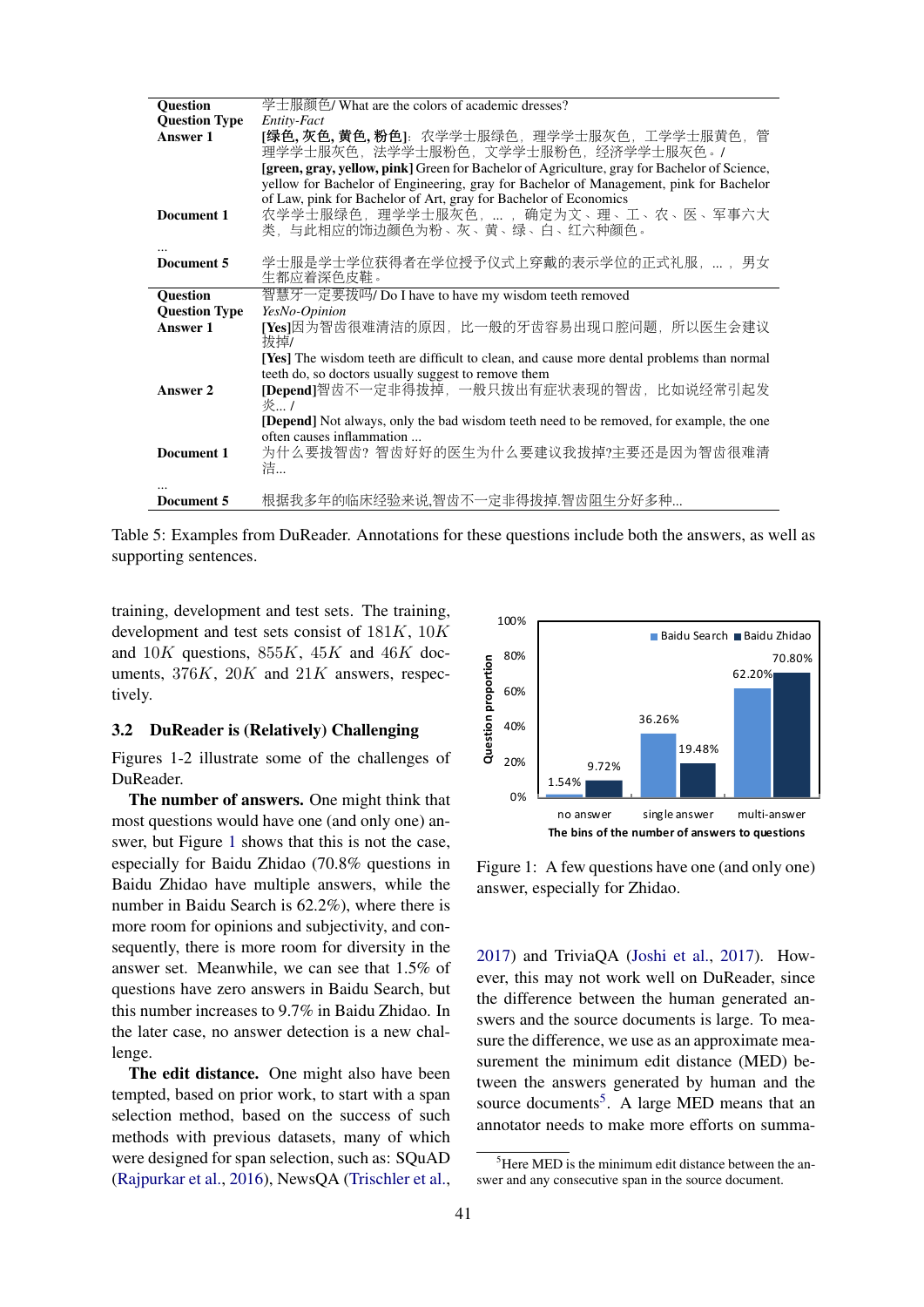

Figure 2: Span selection is unlikely to work well for DuReader because many of the answers are relatively far (in edit distance) from source documents (compared to MSMARCO).

rizing and paraphrasing the source documents to generate an answer, instead of just copying words from the source documents. Figure 2 compares DuReader and MS-MARCO in terms of MED, and suggests that span selection is unlikely to work well for DuReader where many of the answers are relatively far from source documents compared to MSMARCO. Note that the MED of SQuAD, NewsQA and TriviaQA should be zero.

The document length. In DuReader, questions tend to be short (4.8 words on average) compared to answers (69.6 words), and answers tend to be short compared to documents (396 words on average). The documents in DuReader are 5x longer than documents in MS-MARCO [\(Nguyen](#page-9-1) [et al.,](#page-9-1) [2016\)](#page-9-1). The difference is due to a design decision to provide unabridged documents (as opposed to paragraphs). We believe unabridged documents may be helpful because there may be useful clues throughout the document well beyond a single paragraph or a few passages.

## 4 Experiments

In this section, we implement and evaluate the baseline systems with two state-of-the-art models. Furthermore, with the rich annotations in our dataset, we conduct comprehensive evaluations from different perspectives.

#### <span id="page-5-0"></span>4.1 Baseline Systems

As we discussed in previous section, DuReader provides each question the full documents that contain multi-paragraphs or multi-passages, while previous work provides only a single paragraph [\(Rajpurkar et al.,](#page-9-0) [2016\)](#page-9-0) or a few passages [\(Nguyen et al.,](#page-9-1) [2016\)](#page-9-1) to extract or generate answers. The average length of each document is much longer than previous ones [\(Nguyen et al.,](#page-9-1) [2016\)](#page-9-1). If we directly apply the state-of-the-art MRC models that was designed for answer span selction, there will be efficiency issues. To improve both the efficiency of training and testing, our designed systems have two steps: (1) select one most related paragraph from each document, and (2) apply the state-of-the-art MRC models on the selected paragraphs.

## 4.1.1 Paragraph Selection

In this paper, we apply simple strategies to select the most relevant paragraph from each document. In training stage, we select one paragraph from a document as the most relevant one, if the paragraph has the largest overlap with human generated answer. We select one most relevant paragraph for each document. Then, MRC models designed for answer span selection will be trained on these selected paragraphs.

In testing stage, since we have no human generated answer, we select the most relevant paragraph that has the largest overlap with the corresponding question. Then, the trained MRC models designed for answer span selection will be applied on the these selected paragraphs.

#### 4.1.2 Answer Span Selection

We implement two typical state-of-the-art models designed for answer span selection as baselines.

Match-LSTM Match-LSTM is a widely used MRC model and has been well explored in recent studies [\(Wang and Jiang,](#page-9-2) [2017\)](#page-9-2). To find an answer in a paragraph, it goes through the paragraph sequentially and dynamically aggregates the matching of an attention-weighted question representation to each token of the paragraph. Finally, an answer pointer layer is used to find an answer span in the paragraph.

BiDAF BiDAF is a promising MRC model, and its improved version has achieved the best single model performance on SQuAD dataset [\(Seo et al.,](#page-9-3) [2016\)](#page-9-3). It uses both context-to-question attention and question-to-context attention in order to highlight the important parts in both question and context. After that, the so-called attention flow layer is used to fuse all useful information in order to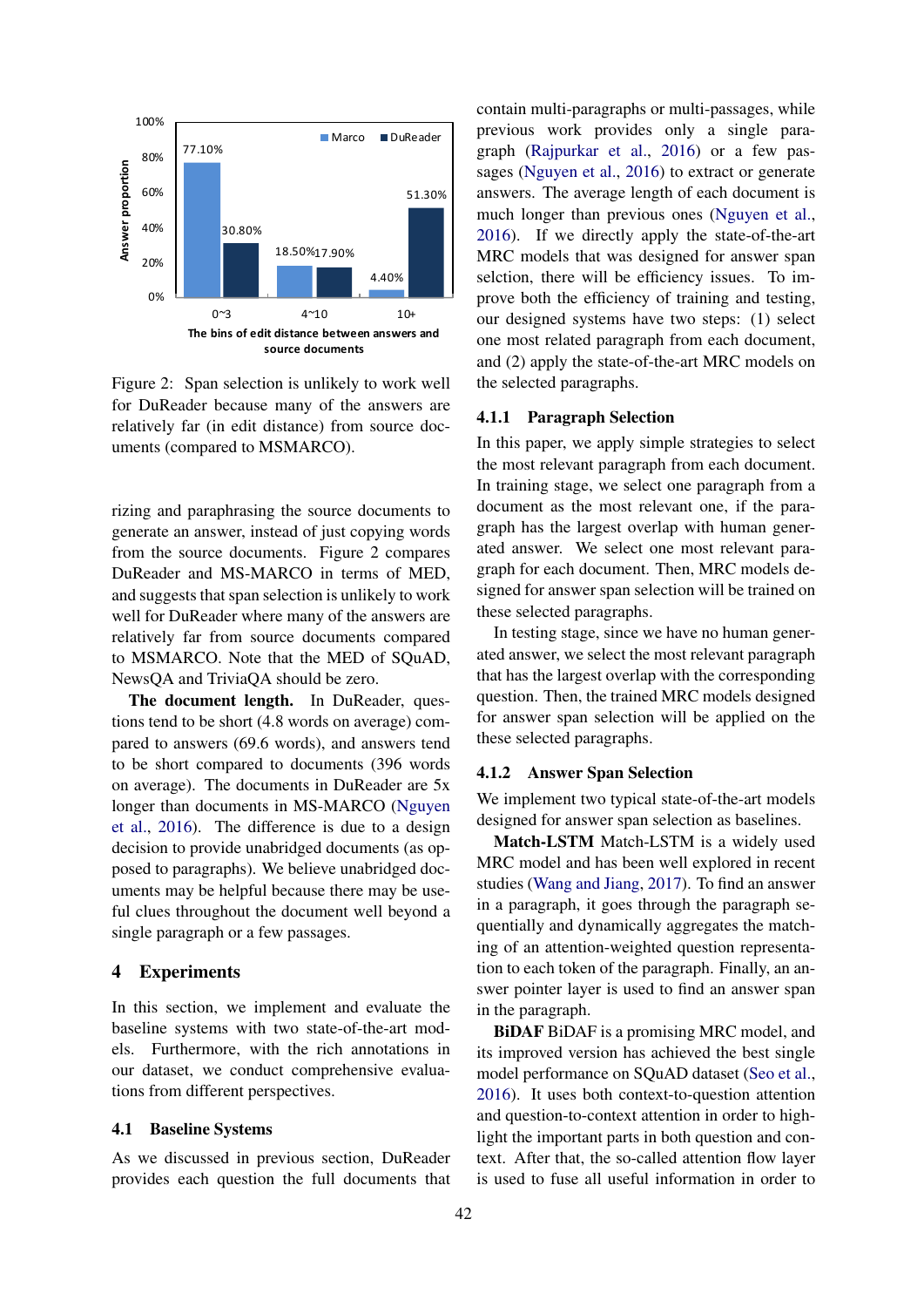<span id="page-6-0"></span>

| <b>Systems</b>            | <b>Baidu Search</b> |             |             | <b>Baidu Zhidao</b> | All        |             |
|---------------------------|---------------------|-------------|-------------|---------------------|------------|-------------|
|                           | $BLEU-4\%$          | Rouge-L $%$ | BLEU-4 $\%$ | Rouge-L $%$         | $BLEU-4\%$ | Rouge-L $%$ |
| <b>Selected Paragraph</b> | 15.8                | 22.6        | 16.5        | 38.3                | 16.4       | 30.2        |
| <b>Match-LSTM</b>         | 23.1                | 31.2        | 42.5        | 48.0                | 31.9       | 39.2        |
| <b>BiDAF</b>              | 23.1                | 311         | 42.2        | 47.5                | 31.8       | 39.0        |
| Human                     | 55 1                | 544         | 571         | 60 7                | 56.1       | 574         |

Table 6: Performance of typical MRC systems on the DuReader.

<span id="page-6-1"></span>

|                       | $BLEU-4\%$ | Rouge-L $%$ |
|-----------------------|------------|-------------|
| <b>Gold Paragraph</b> | 31.7       | 61.3        |
| <b>Match-LSTM</b>     | 46.3       | 52.4        |
| <b>RiDAF</b>          | 46.3       | 51.8        |

Table 7: Model performance with gold paragraph. The use of gold paragraphs could significantly boosts the overall performance.

get a vector representation for each position.

Implementation Details We randomly initialize the word embeddings with a dimension of 300 and set the hidden vector size as 150 for all layers. We use the Adam algorithm [\(Kingma and Ba,](#page-8-8) [2014\)](#page-8-8) to train both MRC models with an initial learning rate of 0.001 and a batch size of 32.

#### 4.2 Results and Analysis

We evaluate the reading comprehension task via character-level BLEU-4 [\(Papineni et al.,](#page-9-8) [2002\)](#page-9-8) and Rouge-L [\(Lin,](#page-8-9) [2004\)](#page-8-9), which are widely used for evaluating the quality of language generation. The experimental results on test set are shown in Table [6.](#page-6-0) For comparison, we also evaluate the Selected Paragraph that has the largest overlap with the question among all documents. We also assess human performance by involving a new annotator to annotate on the test data and treat his first answer as the prediction.

The results demonstrate that current reading comprehension models can achieve an impressive improvement compared with the selected paragraph baseline, which approves the effectiveness of these models. However, there is still a large performance gap between these models and human. An interesting discovery comes from the comparison between results on Baidu Search and Baidu Zhidao data. We find that the reading comprehension models get much higher score on Zhidao data. This shows that it is much harder for the models to comprehend open-domain web articles than to find answers in passages from a question answering community. In contrast, the performance of human beings on these two datasets shows little difference, which suggests that human's reading skill is more stable on different types of documents.

As described in Section [4.1,](#page-5-0) the most relevant paragraph of each document is selected based on its overlap with the corresponding question during testing stage. To analyze the effect of paragraph selection and obtain an upper bound of the baseline MRC models, we re-evaluate our systems on the gold paragraphs, each of which is selected if it has the largest overlap with the human generated answers in a document. The experiment results have been shown in Table [7.](#page-6-1) Comparing Table [7](#page-6-1) with Table [6,](#page-6-0) we can see that the use of gold paragraphs could significantly boosts the overall performance. Moreover, directly using the gold paragraph can obtain a very high Rouge-L score. It meets the exception, because each gold paragraph is selected based on recall that is relevant to Rouge-L. Though, we find that the baseline models can get much better performance with respect to BLEU, which means the models have learned to select the answers. These results show that paragraph selection is a crucial problem to solve in real applications, while most current MRC datasets suppose to find the answer in a small paragraph or passage. In contrast, DuReader provides the full body text of each document to stimulate the research in a real-world setting.

To gain more insight into the characteristics of our dataset, we report the performance across different question types in Table [8.](#page-7-0) We can see that both the models and human achieve relatively good performance on description questions, while *YesNo* questions seem to be the hardest to model. We consider that description questions are usually answered with long text on the same topic. This is preferred by BLEU or Rouge. However, the answers to *YesNo* questions are relatively short, which could be a simple *Yes* or *No* in some cases.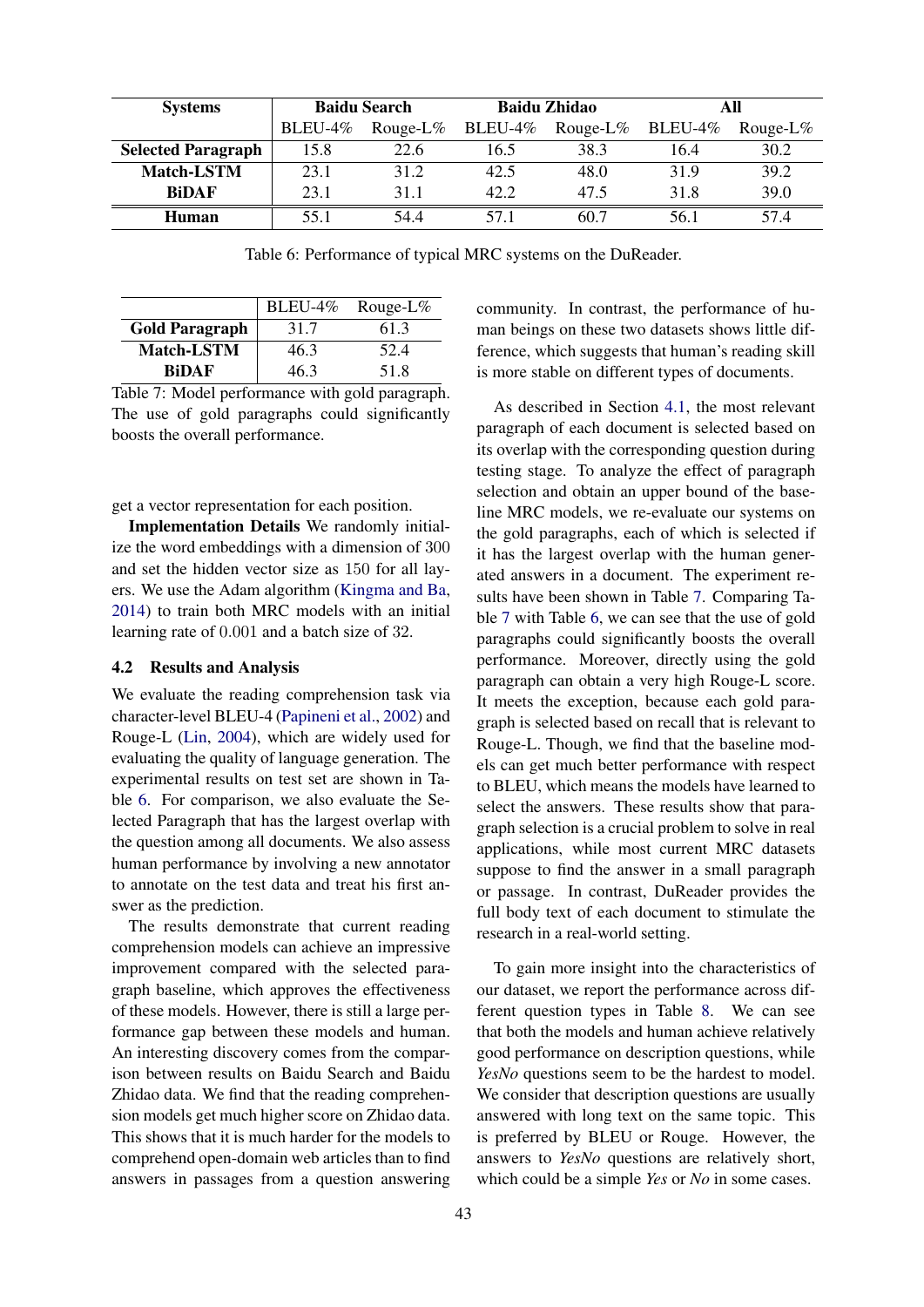<span id="page-7-0"></span>

| <b>Question type</b> | <b>Description</b> |             |         | <b>Entity</b> | <b>YesNo</b> |             |
|----------------------|--------------------|-------------|---------|---------------|--------------|-------------|
|                      | $BLEU-4%$          | Rouge-L $%$ | BLEU-4% | Rouge-L $%$   | BLEU-4%      | Rouge-L $%$ |
| <b>Match-LSTM</b>    | 32.8               | 40.0        | 29.5    | 38.5          | 5.9          | 7.2         |
| <b>BiDAF</b>         | 32.6               | 39.7        | 29.8    | 38.4          | 5.5          | 7.5         |
| Human                | 58.1               | 58.0        | 44.6    | 52.0          | 56.2         | 57.4        |

<span id="page-7-1"></span>Table 8: Performance on various question types. Current MRC models achieve impressive improvements compared with the selected paragraph baseline. However, there is a large gap between these models and human.

|                        |      | Fact                              | <b>Opinion</b> |    |  |
|------------------------|------|-----------------------------------|----------------|----|--|
|                        |      | BLEU-4% Rouge-L% BLEU-4% Rouge-L% |                |    |  |
| <b>Opinion-unaware</b> | 6.3  |                                   | 5.0            |    |  |
| <b>Opinion-aware</b>   | 12.0 | 13.9                              | 80             | 89 |  |

Table 9: Performance of opinion-aware model on *YesNo* questions.

## 4.3 Opinion-aware Evaluation

Considering the characteristics of *YesNo* questions, we found that it's not suitable to directly use BLEU or Rouge to evaluate the performance on these questions, because these metrics could not reflect the agreement between answers. For example, two contradictory answers like "You can do it" and "You can't do it" get high agreement scores with these metrics. A natural idea is to formulate this subtask as a classification problem. However, as described in Section [3,](#page-2-2) multiple different judgments could be made based on the evidence collected from different documents, especially when the question is of opinion type. In real-world settings, we don't want a smart model to give an arbitrary answer for such questions as *Yes* or *No*.

To tackle this, we propose a novel opinionaware evaluation method that requires the evaluated system to not only output an answer in natural language, but also give it an opinion label. We also have the annotators provide the opinion label for each answer they generated. In such cases, every answer is paired with an opinion label (*Yes*, *No* or *Depend*) so that we can categorize the answers by their labels. Finally, the predicted answers are evaluated via Blue or Rouge against only the reference answers with the same opinion label. By using this opinion-aware evaluation method, a model that can predict a good answer in natural language and give it an opinion label correctly will get a higher score.

In order to classify the answers into different opinion polarities, we add a classifier. We slightly change the Match-LSTM model, in which the fi-

nal pointer network layer is replaced with a fully connected layer. This classifier is trained with the gold answers and their corresponding opinion labels. We compare a reading comprehension system equipped with such an opinion classifier with a pure reading comprehension system without it, and the results are demonstrated in Table [9.](#page-7-1) We can see that doing opinion classification does help under our evaluation method. Also, classifying the answers correctly is much harder for the questions of opinion type than for those of fact type.

## 4.4 Discussion

As shown in the experiments, the current state-ofthe-art models still underperform human beings by a large margin on our dataset. There is considerable room for improvement on several directions.

First, there are some questions in our dataset that have not been extensively studied before, such as yes-no questions and opinion questions requiring multi-document MRC. New methods are needed for opinion recognition, cross-sentence reasoning, and multi-document summarization. Hopefully, DuReader's rich annotations would be useful for study of these potential directions.

Second, our baseline systems employ a simple paragraph selection strategy, which results in great degradation of the system performance as compared to gold paragraph's performance. It is necessary to design a more sophisticated paragraph ranking model for the real-world MRC problem.

Third, the state-of-the-art models formulate reading comprehension as a span selection task. However, as shown in previous section, human be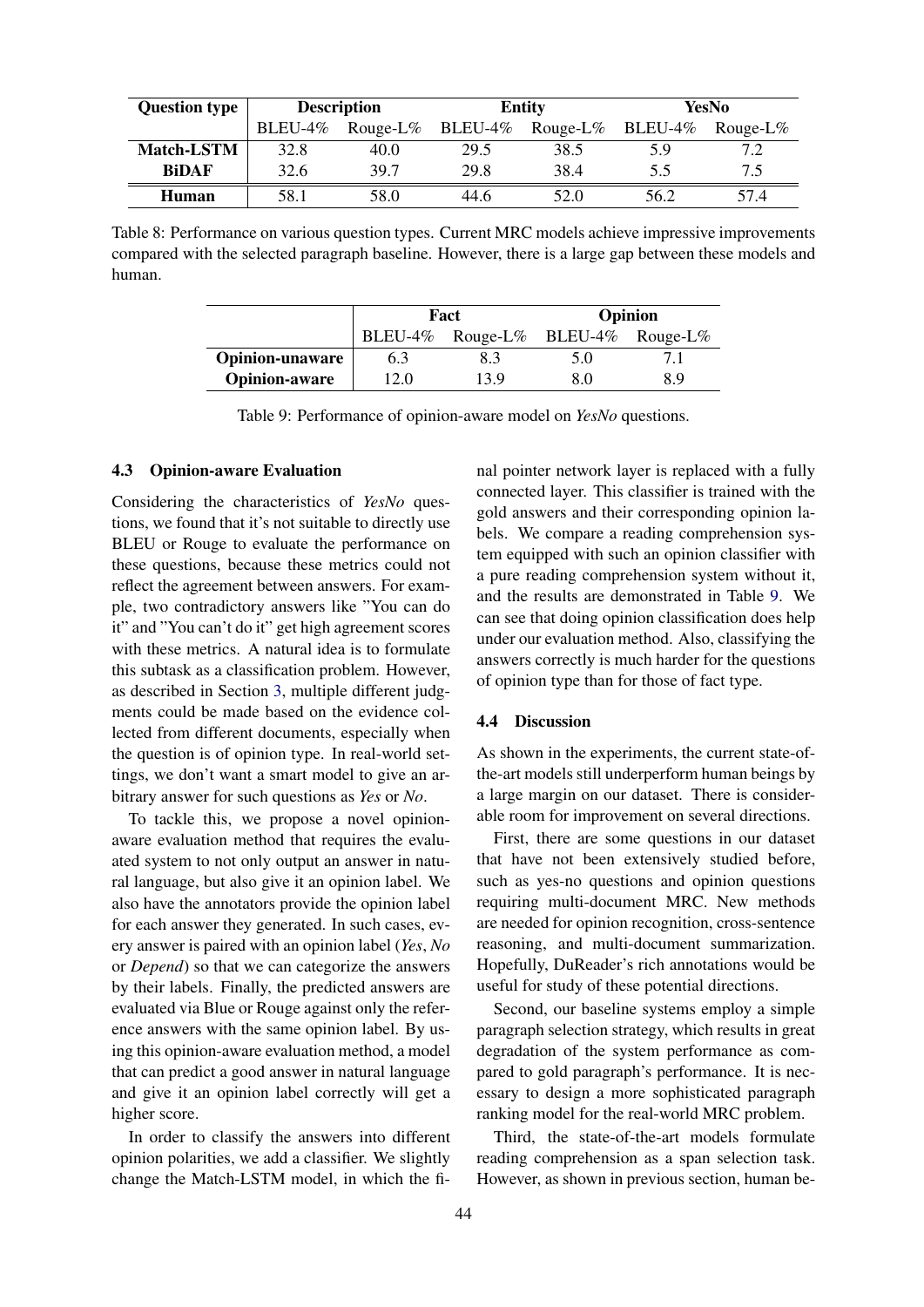ings actually summarize answers with their own comprehension in DuReader. How to summarize or generate the answers deserves more research.

Forth, as the first release of the dataset, it is far from perfection and it leaves much room for improvement. For example, we annotate only opinion tags for yes-no questions, we will also annotate opinion tags for description and entity questions. We would like to gather feedback from the community to improve DuReader continually.

Overall, it is necessary to propose new algorithms and models to tackle with real-world reading comprehension problems. We hope that the DuReader would be a good start for facilitating the MRC research.

# 5 A Shared Task

To encourage the exploration of more models from the research community, we organize an online competition<sup>[6](#page-8-10)</sup>. Each participant can submit the result and evaluate the system performance at the online website. Since the release of the task, there are significant improvements over the baselines, For example, a team obtained 51.2 ROUGE-L on our dataset (when the paper was submitted). The gap between our BiDAF baseline model (with 39.0 ROUGE-L) and human performance (with 57.4 ROUGE-L) has been significantly reduced. It is expected that the remaining gap the system performances and human performance will be harder to close, but such efforts will lead to advances in machine reading comprehension.

## 6 Conclusion

This paper announced the release of DuReader, a new dataset for researchers interested in machine reading comprehension (MRC). DuReader has three advantages over previous MRC datasets: (1) data sources (based on search logs and the question answering community), (2) question types (fact/ opinion & entity/ description/ yes-no) and (3) scale (largest Chinese MRC dataset so far).

We have made our dataset freely available and organize a shared competition to encourage the exploration of more models. Since the release of the task, we have already seen significant improvements from more sophisticated models.

## Acknowledgements

We would like to thank Dr. Kenneth Ward Church for his valuable suggestions and revisions on this paper, Prof. Sujian Li for her supports on this paper, and the anonymous reviewers for their helpful comments on this work.

## References

- <span id="page-8-0"></span>Yiming Cui, Zhipeng Chen, Si Wei, Shijin Wang, Ting Liu, and Guoping Hu. 2017. Attention-overattention neural networks for reading comprehension. In *Proceedings of 55th Annual Meeting of the Association for Computational Linguistics*, pages 593–602.
- <span id="page-8-2"></span>Yiming Cui, Ting Liu, Zhipeng Chen, Shijin Wang, and Guoping Hu. 2016. Consensus attention-based neural networks for chinese reading comprehension.
- <span id="page-8-6"></span>Matthew Dunn, Levent Sagun, Mike Higgins, Ugur Guney, Volkan Cirik, and Kyunghyun Cho. 2017. Searchqa: A new q&a dataset augmented with context from a search engine.  $arXiv$  preprint context from a search engine. *arXiv:1704.05179*.
- <span id="page-8-1"></span>Karl Moritz Hermann, Tomas Kocisky, Edward Grefenstette, Lasse Espeholt, Will Kay, Mustafa Suleyman, and Phil Blunsom. 2015. Teaching machines to read and comprehend. In *Advances in Neural Information Processing Systems*, pages 1693– 1701.
- <span id="page-8-3"></span>Felix Hill, Antoine Bordes, Sumit Chopra, and Jason Weston. 2015. The goldilocks principle: Reading children's books with explicit memory representations. *arXiv preprint arXiv:1511.02301*.
- <span id="page-8-7"></span>Mandar Joshi, Eunsol Choi, Daniel S. Weld, and Luke Zettlemoyer. 2017. Triviaqa: A large scale distantly supervised challenge dataset for reading comprehension. *CoRR*.
- <span id="page-8-8"></span>Diederik P. Kingma and Jimmy Ba. 2014. Adam: A method for stochastic optimization. *CoRR*.
- <span id="page-8-5"></span>Tomáš Kočiskỳ, Jonathan Schwarz, Phil Blunsom, Chris Dyer, Karl Moritz Hermann, Gabor Melis, ´ and Edward Grefenstette. 2017. The narrativeqa reading comprehension challenge. *arXiv preprint arXiv:1712.07040*.
- <span id="page-8-4"></span>Guokun Lai, Qizhe Xie, Hanxiao Liu, Yiming Yang, and Eduard Hovy. 2017. Race: Large-scale reading comprehension dataset from examinations. *arXiv preprint arXiv:1704.04683*.
- <span id="page-8-9"></span>Chin-Yew Lin. 2004. Rouge: A package for automatic evaluation of summaries. In *Text Summarization Branches Out: Proceedings of the ACL-04 Workshop*, pages 74–81.

<span id="page-8-10"></span><sup>6</sup>[https://ai.baidu.com/broad/](https://ai.baidu.com/broad/leaderboard?dataset=dureader) [leaderboard?dataset=dureader](https://ai.baidu.com/broad/leaderboard?dataset=dureader)